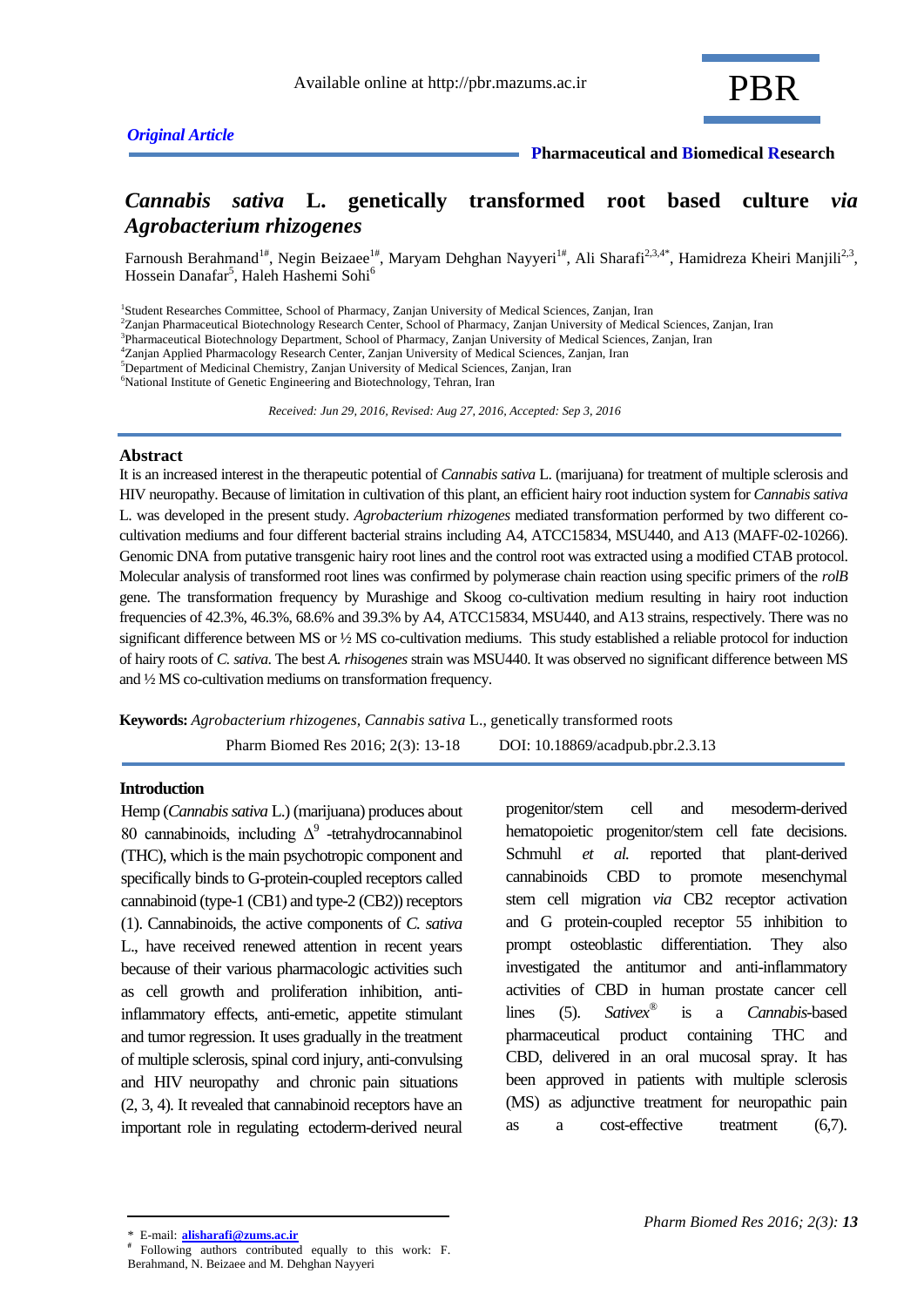Genetic transformation by Ri Plasmid of *Agrobacterium rhizagenes* has been found to be an effective indirect approach for accumulation of high secondary metabolites in plant cell. The *A. rhizogenes* transfers a DNA segment from its Ri plasmid into the plant genome (8). Hairy roots have been obtained from many medicinal plants which exhibit susceptibility to *A. rhizogenes* infection (9-14). Hairy root-based cultures have several advantages such as genotype and phenotype stability, fast *in vitro* growth in absence of phytohormones under sterile conditions. These cultures have been used to study root physiology along with bio-synthetic pathway elucidation for secondary metabolites production. Due to hairy roots biosynthetic capacity to produce secondary metabolites similar to the native plant roots or even higher they have been called as 'phytochemical factories' (15). Farag and Kayser reported that *C. sativa* callus cultures when transferred to B5 medium supplemented with various concentrations of auxins (NAA, IBA and IAA) resulted to initiation of adventitious roots (so called hairy roots). They reported that emerging hairy root cultures were isolated from callus cultures and subsequently transferred to solid B5 medium with 4 mg/l NAA for further proliferation (16).

At present, a range of commercially important highvalue bioactive molecules such as therapeutic and cosmetic products are being produced by hairy roots from various plant species at industrial level. It can produce high-value plant-derived compounds with safe and rapid process compared to field cultivation and chemical synthesis, as well as competitive cost compared with conventional production (8, 15, 17).

In the present study, we report the hairy root production of *C. sativa* from the leaf and stem explants with four different strains of *A. rhizogenesis*. We evaluate the strains of *A. rhizogenes* A4, ATCC15834, MSU440, and A13 (MAFF-02-10266) for the first time on this plant. Also the age and type of the explants in the present study have not investigated before. Based on high demand and introducing new application of *Cannabis* secondary metabolites in recent years (5), this *in vitro* transgenic organ culture can use as a future source of THC and CBD production.

### **Materials and methods**

# *Seed sterilization, germination and plant material and bacterial strains*

Seeds of *Cannabis Sativa* were surface-sterilized with 70% (v/v) ethanol for l min and 2% (v/v) sodium hypochlorite solution for 10 min, then rinsed three times in sterilized water. The seeds were then placed on Murashige and Skoog (MS) (18) medium solidified with 0.7 g/l agar and germinated in growth chamber at 24 ºC under a 16 h photoperiod regime with fluorescent light.

#### *Preparation of A. rhizogenes strains*

Five strains of *A. rhizogenes* (ATCC 15834, ATCC 31798, MAFF-02-10266, and MSU440) (All of them were provided by the microbial bank at NIGEB, Tehran, Iran) were used in this study. From each strain, a single bacterial colony was inoculated in 15 mL of liquid LB medium containing 50 mg rifampicin  $L^{-1}$ , 5 g tryptone  $L^{-1}$ , 5 mg yeast extract  $L^{-1}$  and 10 mg NaCl  $L^{-1}$ , pH 7.2 to an optical density of 0.8, at 28 °C, 120 rpm on a rotary shaker incubator for 24 h. The bacterial suspensions were centrifuged at 3500 rpm for 12 min. The pellets were re-suspended in 25 mL MS liquid medium supplemented with 100 μM acetocyringone after sterilization using 0.22 μm syringe filters at 28 ºC in the dark.

*Co-cultivation and establishment of hairy root cultures* Leaf and stem explants from 3-week-old *in vitro* seedlings were used for transformation. The explants were immersed in bacterial inoculation medium for 5 min and then blotted on sterile filter paper and incubated in a co-cultivation medium consisted of MS or ½ MS salts and vitamins along with 50 mg sucrose  $L^{-1}$  and 100 µM acetocyringone. After two days of cocultivation, the explants transferred to hormone-free MS media supplemented with 300 mg cefotaxime  $L^{-1}$ to eliminate the *A. rhizogenes*. Control explants were treated without bacterial inoculation. After 3-4 weeks, hairy roots appeared from the explants. The induced hairy roots were separated from the explants and cultured on selection medium at 25 ºC in dark. Rapidly growing hairy root cultures were obtained after repeated transfer to fresh selection medium.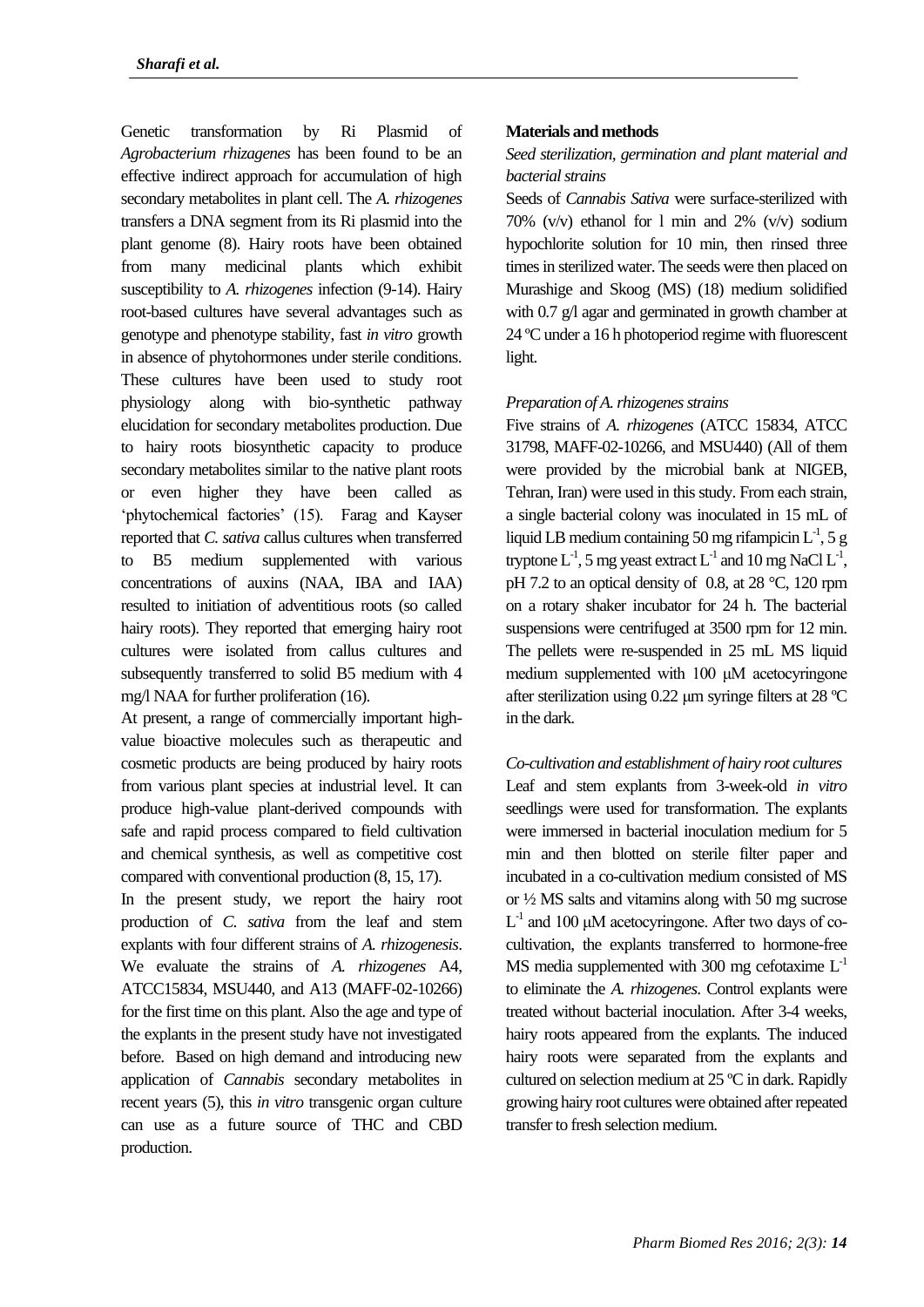### *DNA extraction and PCR amplification*

Genomic DNA from putative transgenic hairy root lines and control root line was extracted using a modified CTAB protocol for DNA extraction from medicinal plant species (19). Polymerase chain reaction was performed using approximately 50 ng genomic DNA as a template and *rolB* gene-specific primer to determine the integration of T-DNA from Ri plasmid. The *rolB* primers were: 50 GCTCTTGCAGTGCTAGATTT-30 (forward primer) and 50 -GAAGGTGCAAGCTACCTCTC-30 (reverse primer).

The PCR reaction mixtures contained, in a final volume of 25 μL of  $1 \times PCR$  buffer, 3 mM MgCl<sub>2</sub>, 1 mM of each dNTP, 0.4 μM of each specific primer, 1 U of *Taq* DNA polymerase (NGene Biotech. Co.), and 20 ng genomic DNA or 10 ng pRi plasmid DNA used as positive control. The PCR was carried out under the following conditions: 94 ºC for 5 min, 30 cycles of three steps (94 ºC for 1 min (denaturation), 58 ºC for 1 min (annealing) and  $72 \text{ °C}$  for 1 min (amplification)), and 72 ºC for 10 min for final extension. PCR products

were separated by electrophoresis on 0.8% agarose gel in  $0.5 \times$  TBE buffer, stained by ethidium bromide and imagined by UV document scanner.

### Statistical *analysis*

The experiments were laid on a completely randomized design (CRD) with three replications and 9 explants cultured in each Petri dish. The data collected were subjected to analysis of variance test. The means were compared using Duncan's multiple range tests. The data expressed as percentage were subjected to *arcSin* transformation before the statistical analysis.

#### **Results**

# *Effect of A. rhizogenes strains and co-cultivation medium*

Seeds were germinated in one week, and leaf and stem explants from four weeks old *C. sativa* seedlings were used for co-cultivation (Fig.1a). Four different *A. rhizogenes* strains were examined for their transformation efficiency. In all experiments we used a



**Figure 1** *Agrobacterium rhizogenes* mediated transformation in *Cannabis sativa* L. (a) One month old plants in MS medium (*bar* 2 cm) (b, c, d) Hairy root induction on explants after 4 weeks using strain MSU440 (*bar* 5 mm ); (e, g, h) Hairy root induction on explants after 4 weeks using strain ATCC15834 (*bar* 5 mm ) (j, k) Hairy root induction on explants after 4 weeks after 5 weeks of inoculation using strain A4 (*bar* 5 mm ); (l) Hairy root induction on explants after 4 weeks using strain A13 (MAFF-02-10266) (*bar* 5 mm); (m,n) Growth of hairy root in MS medium (*bar* 5 mm).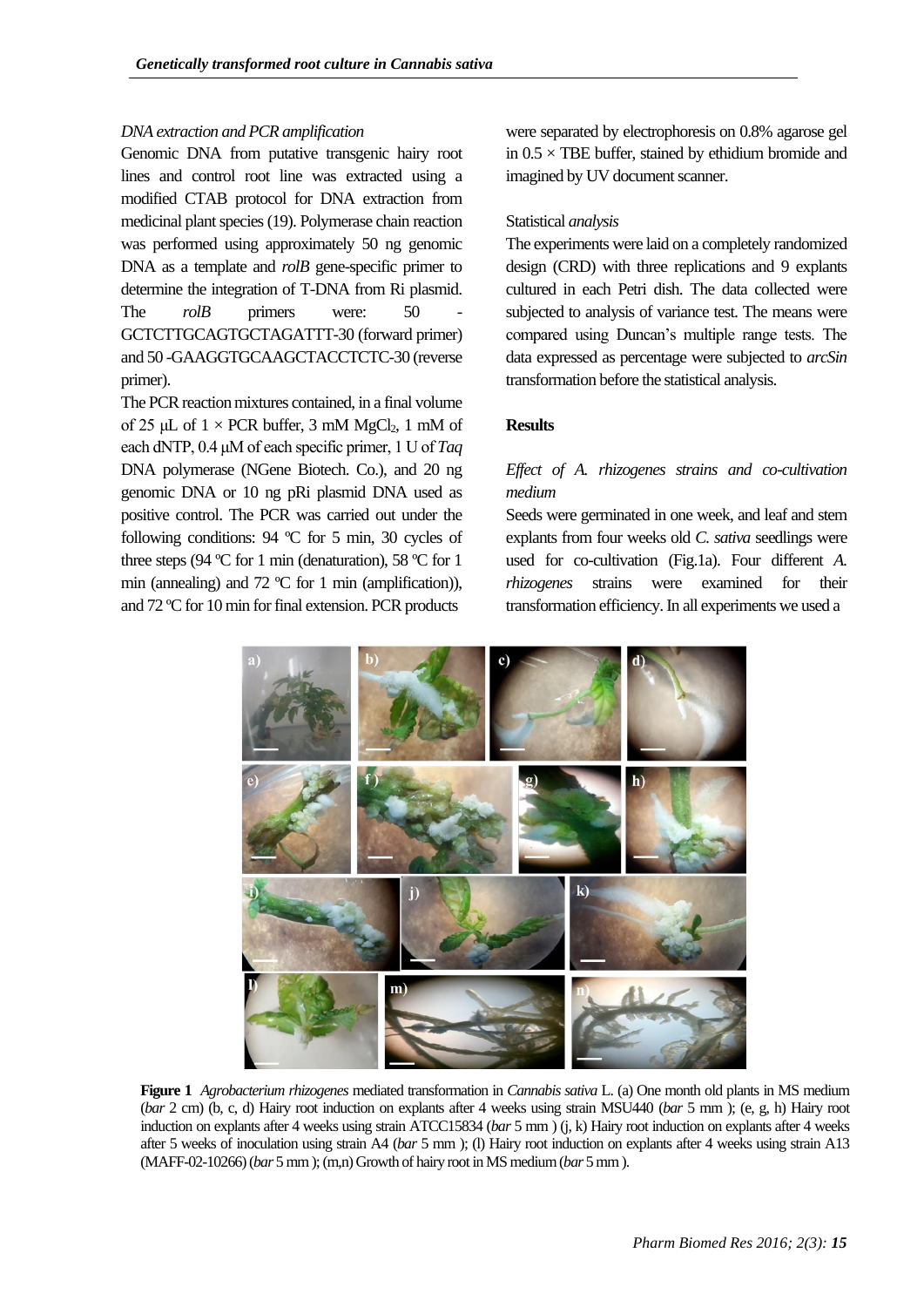phenolic compound acetosyringone to stimulation of *A. rhizogenes* T-DNA transduction. Some studies reported that an appropriate concentration of acetosyringone in the culture medium during hairy root induction can promote transformation (11). Hairy roots of *C. sativa* were initiated from stem and leaf explants after three to five weeks by four different *A. rhizogenes* strains (Fig. 1. b-l). Hairy roots were excised from explant tissues and cultured on agar solidified MS medium for more growth (Fig. 1. n,m).

All of the *A. rhizogenes* strains led to hairy root induction on explants and in some case caused the formation of tumorigenic calli. Tumor induction occurred in all strains with differing frequencies (data not shown). The results revealed that the stem explants is the best explant for *A. rhizogenes* mediated transformation in *C. sativa* (Fig. 2). The stem explants were significantly susceptible to infection by each strain of *A. rhizogenes*. The highest rate of infection occurred in MSU440 in the stem explants with 63.6%; whereas, MAFF-02-10266 strain infected only 39.3% of the stem explants (Fig. 2). Leaf explants showed lower rate of hairy root induction in compare to stem explants. To determine the optimal co-cultivation medium for *A. rhizogenes* mediated transformation of *C. sativa*, full MS and ½ MS co-cultivation media were evaluated using stem explants and *A. rhizogenes* MSU440 which revealed in the previous experiment as the best choices. In the full strength MS co-cultivation medium, the rate of transformation was  $63.6\%$  and in the  $\frac{1}{2}$  MS cocultivation medium was 68.3% (Fig. 3).

#### *PCR analysis*

The PCR analysis of hairy roots and control resulted in the extension of expected fragment in hairy root lines similar to that obtained in the positive control, whereas there was no extension in the DNA isolated from normal roots (Fig. 4). 10 transgenic hairy root lines among the obtained hairy root lines presented in Fig. 4. To confirm hairy roots were not contaminated by *A. rhizogenes*, PCR analysis using specific primers to *vir*G was done and amplification of *vir*G was not detected (data not shown). This result indicates transformation of T-DNA from Ri plasmids occurred in the putative hairy roots lines.

#### **Discussion**

All of the *A. rhizogenes* strains led to hairy root induction on explants and in some case caused the formation of tumorigenic calli. Previous reports indicated that *A. rhizogenes* strain and type of explants significantly affected on hairy root induction  $(11, 12)$ . In some explants tumorigenic calli (galls) were induced. Galls formed at the infection site of explants may be due to  $T_R$ -DNA which is responsible for the auxins biosynthesis (8). As tumorigenic calli is not proper for large scale productions, our results indicated that strain MSU440 inducing high rate of hairy roots and low rate tumorigenic calli is more capable than the other bacterial strains in this study. The difference in virulence, morphology and growth rate can be partially described by the plasmid diversity harbored by the *A. rhizogenesis*strains.



**Figure 2** Effect of different *Agrobacterium rhizogenes* strains on hairy root induction percentage in *Cannabis sativa L*; the data were obtained as a mean of three replications. The different letters denote a statistically significant difference at  $P \le 0.05$ , determined by Duncan test. Vertical lines represent standard errors.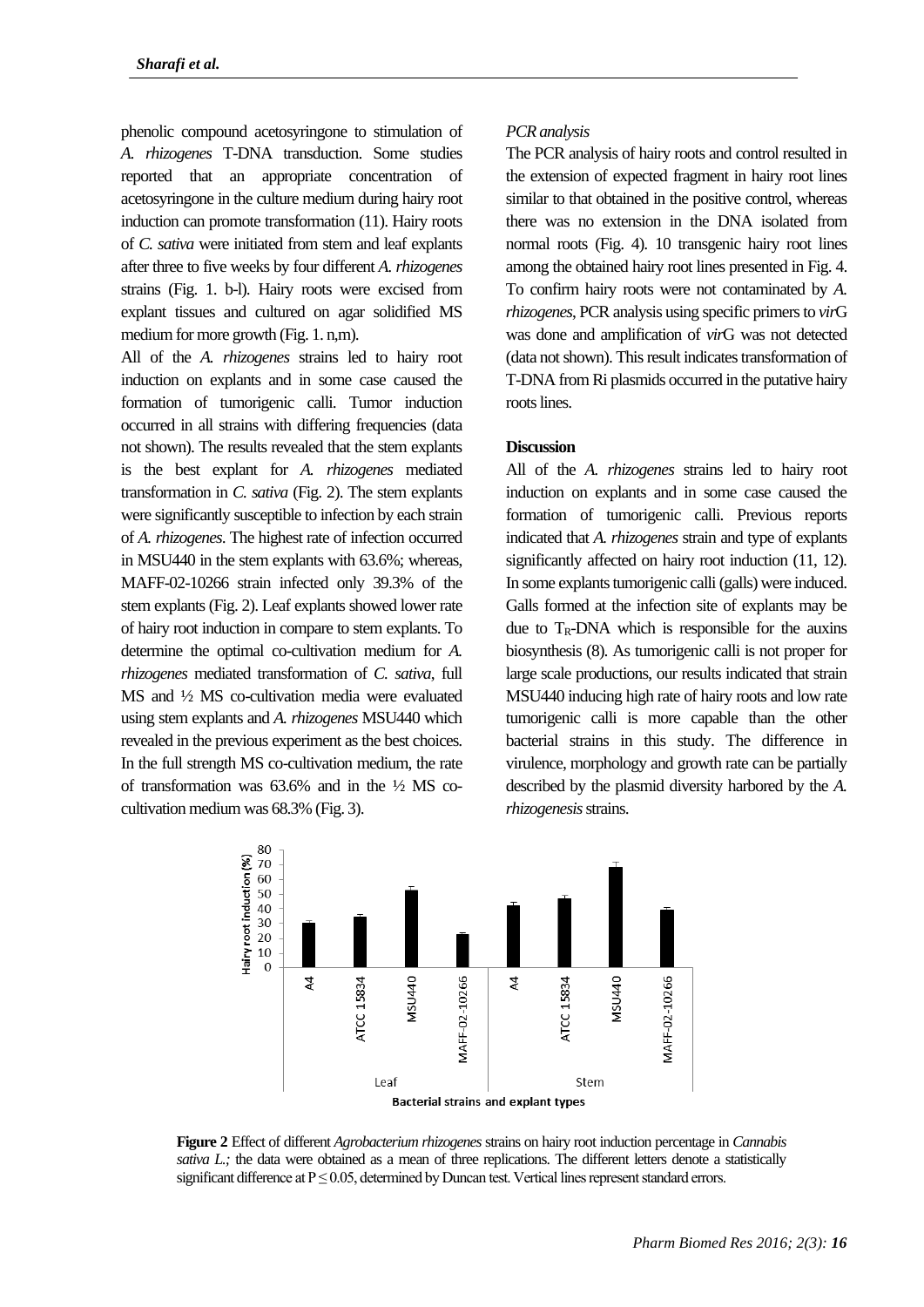

**Figure 3** Effect of co-cultivation media on frequency of hairy root induction in *Cannabis sativa L.;* the data were obtained as a mean of three replications. The different letters denote a statistically significant difference at  $p \le 0.05$ . determined by Duncan test. Vertical lines represent standard errors.

\* There is no significant difference between two treatments statistically



**Figure 4** Molecular analysis of hairy roots; **a)** PCR analysis for detection of the *rolB* gene in hairy root lines of *Cannabis sativa L.;* M: Molecular size marker (1 kb ladder); 1–10: hairy root lines, (-): negative control (non-transformed root); (+): positive control (Ri plasmid).

It revealed that a medium with half concentration of mineral compounds co-cultivation medium is not significantly better than MS medium to achieve the high transformation frequency. In contrast, previous studies showed that the expression of *vir* G can be activated by low levels of  $PO<sub>4</sub>$  and suggested that a shortage of  $PO_4$  could be a positive signal to transformation frequency. Similar results were reported in *Lilium formolongi* transformation by *A. tumefaciens* (20) and hairy root induction using *A. rhizogenes* (11-13). As the transformation efficiency was not significantly increased by decreasing MS salts, our results suggest that macro-elements in cocultivation media have not inhibitory effects on the *A. rhizogenes* mediated transformation of *C. sativa.* The reduction of MS salts slightly increased the transformation rate but it was not a significant. The present study suggested that the effect of macro-elements in co-cultivation media may be act in a species dependent manner. In a different

procedure Farag and Kayser reported 2.0 μg/g dry weight cannabinoid in root cultures which emerged from callus cultures induced by auxins (16). Also Wahby *et al.* used five-day-old plantlets for transformation of *C. sativa*. They used hypocotyls, cotyledonary node, cotyledons and primary leaves as explant for inoculation. They reported hypocotyl was the most responsive material for transformation (21).

#### **Conclusion**

This study, established a reliable protocol for induction of hairy roots of the important medicinal plant *C. sativa*. The hairy root production of *C. sativa* from the leaf and stem explants by 4 different strains of *A. rhizogenesis*  was reported. It revealed that the best bacterial strain and explant were MSU440 and stem segment respectively. The use of hairy roots could have good potential in investigating the molecular regulation of genes encoding THC and CBD biosynthetic enzymes. The hairy root culture system is a potential approach for